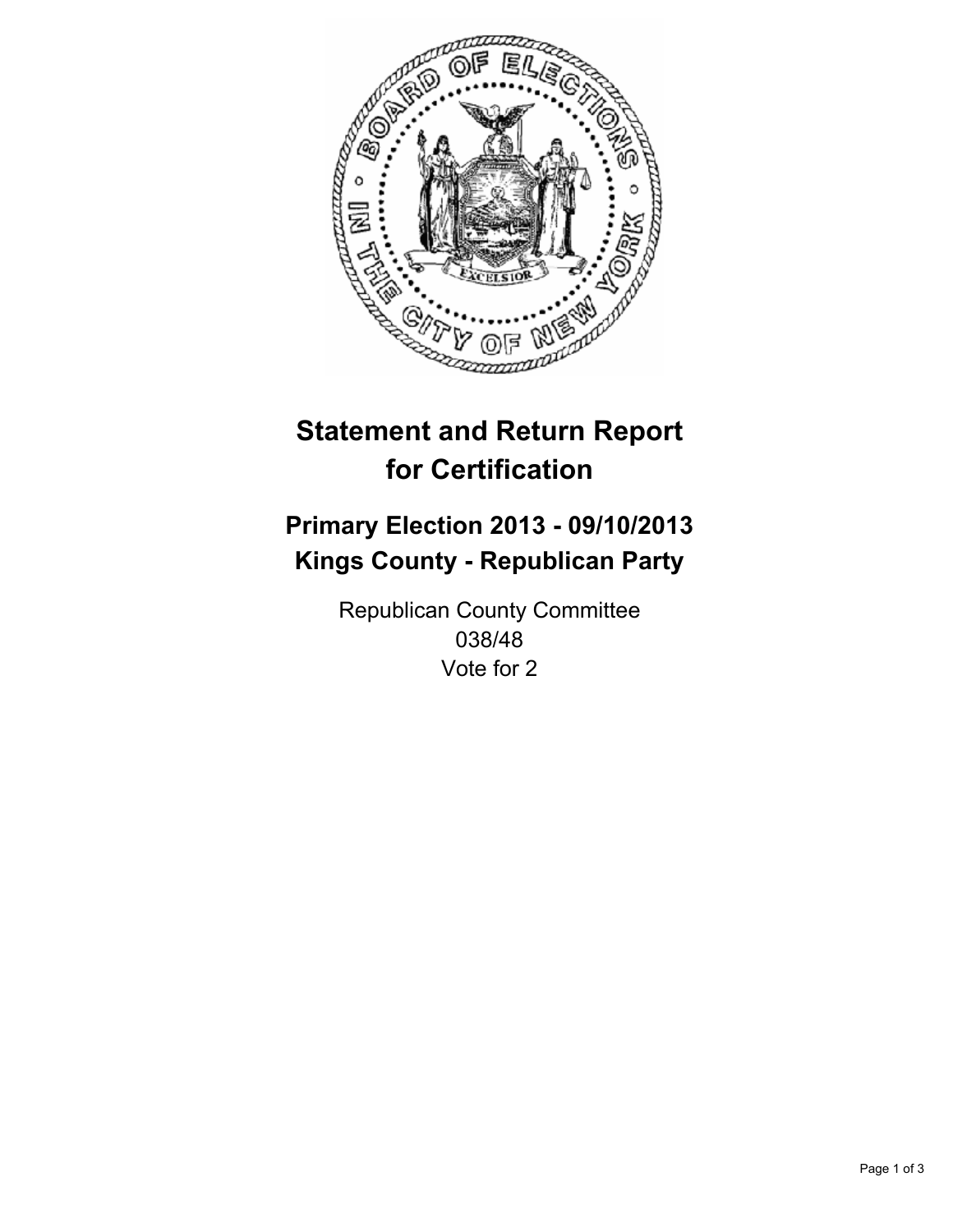

## **Assembly District 48**

| <b>EMERGENCY</b>          | 0        |
|---------------------------|----------|
| ABSENTEE/MILITARY         | 0        |
| <b>FEDERAL</b>            | 0        |
| SPECIAL PRESIDENTIAL      | 0        |
| AFFIDAVIT                 | $\Omega$ |
| <b>JOHN PRESTIGIACOMO</b> | 4        |
| ERIC J. SCARPONI          | 3        |
| NAFTALI OBSTFELD          | 3        |
| <b>TOBY OBSTFELD</b>      | 4        |
| <b>Total Votes</b>        | 14       |